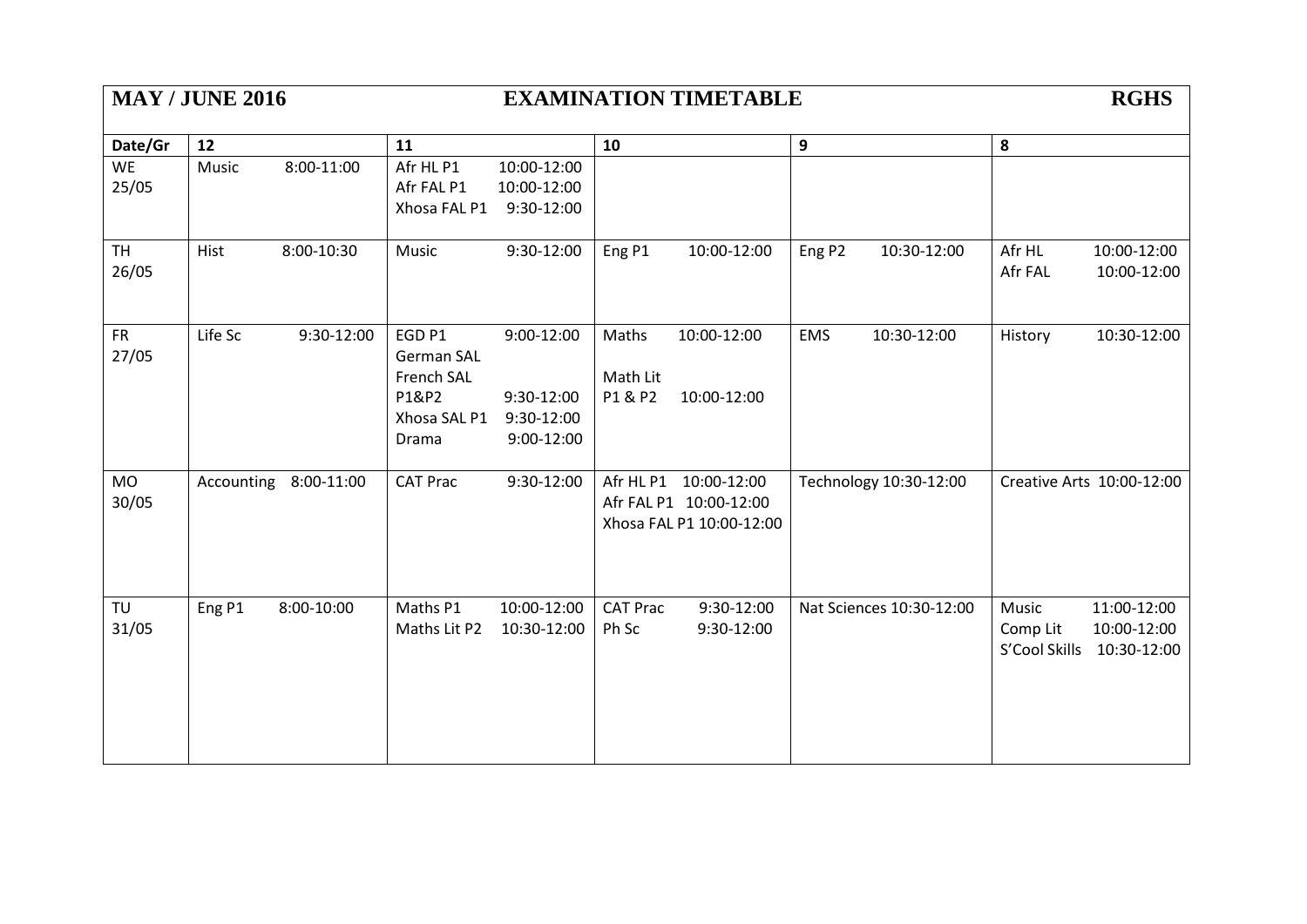| <b>WE</b><br>1/06 | <b>CAT Prac</b><br>8:00-11:00<br>Physics<br>8:00-11:00<br>Drama<br>8:00-11:00  | EGD <sub>P2</sub><br>Xhosa SAL P2 10:00-12:00 | 9:00-12:00                          | Consumers 10:30-12:00                   | Afr HL<br>Afr FAL                | 10:00-12:00<br>10:30-12:00                                      | Eng P1                  | 10:30-12:00                                          |
|-------------------|--------------------------------------------------------------------------------|-----------------------------------------------|-------------------------------------|-----------------------------------------|----------------------------------|-----------------------------------------------------------------|-------------------------|------------------------------------------------------|
| <b>TH</b><br>2/06 | 8:00-10:30<br>Geography<br>Mapwork<br>11:30-13:00                              | History                                       | 9:00-12:00<br>Music                 | 10:00-12:00<br>Xhosa SAL P1 10:00-12:00 | Maths                            | 10:00-12:00                                                     | French SAL<br>Xhosa SAL | 10:30-12:00<br>German SAL 10:30-12:00<br>11:00-12:00 |
| <b>FR</b><br>3/06 | Afr HL P2<br>8:00-10:30<br>Afr FAL P2<br>8:00-10:00<br>Xhosa FAL P2 8:00-10:30 | Accounting                                    | 9:00-12:00<br>Eng P <sub>2</sub>    | 10:00-12:00                             | EGD<br>Comp Lit<br>S'Cool Skills | 10:30-12:00<br>10:30-12:00<br>10:30-12:00                       |                         | Nat Science 10:30-12:00                              |
| <b>MO</b><br>6/06 | Maths P2<br>8:00-11:00<br>Math Lit P2<br>8:00-10:00                            | <b>CAT Theory</b><br>Ph Science               | 9:30-12:00<br>History<br>9:00-12:00 | 9:30-12:00                              | Xhosa SAL                        | French SAL 10:30-12:00<br>German SAL 10:30-12:00<br>11:00-12:00 |                         | Technology 10:30-12:00                               |
| TU<br>7/06        | Afr HL P1<br>8:00-10:00<br>Afr FAL P1<br>8:00-10:00<br>Xhosa FAL p1 8:00-10:30 | Eng P1                                        | 10:00-12:00                         | CAT Theory 10:00-12:00                  | Geography                        | 10:30-12:00                                                     | EGD                     | 10:30-12:00                                          |
| <b>WE</b><br>8/06 | CAT Theory 8:00-11:00<br>8:00-11:00<br>Chemistry                               | Maths P2<br>Math Lit P1                       | 10:45-12:00<br>10:30-12:00          | Accounting 9:30-12:00                   |                                  | Creative Arts 10:00-12:00                                       | Eng P <sub>2</sub>      | 10:30-12:00                                          |